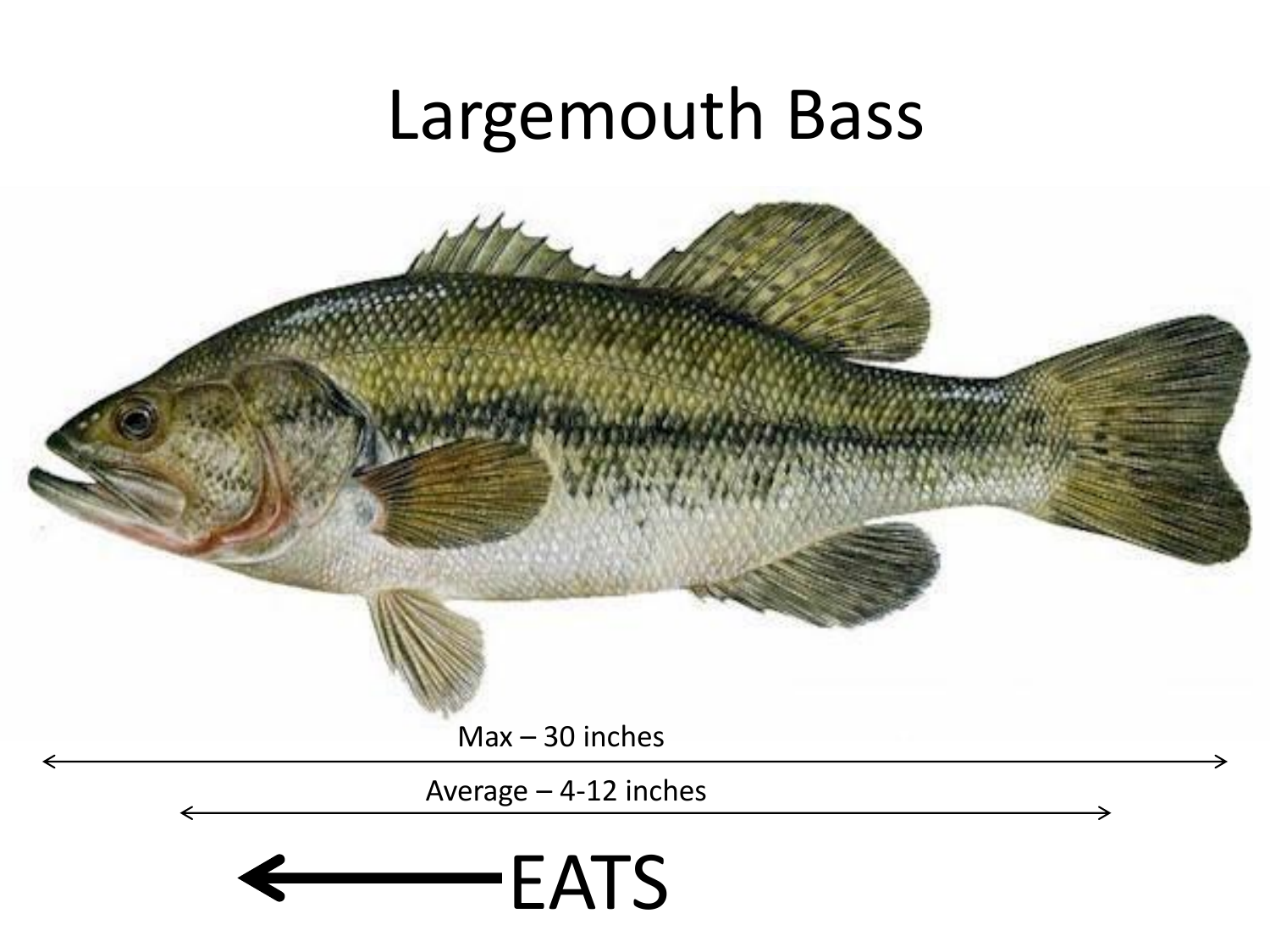The **largemouth bass** (*Micropterus salmoides*) is a freshwater gamefish in the sunfish family, a species of black bass native to North America.

**Physical Description -** The largemouth is an olive green fish, marked by a series of dark, sometimes black, blotches forming a jagged horizontal stripe along each flank. The upper jaw (maxilla) of a largemouth bass extends beyond the rear margin of the orbit. The largemouth is the largest of the black basses, reaching a maximum recorded overall length of 29.5 in and a maximum unofficial weight of 25 pounds 1 ounce. The fish lives 16 years on average.

**Forage -**The juvenile largemouth bass consumes mostly small bait fish, scuds, small shrimp, and insects. Adults consume smaller fish (bluegill), snails, crawfish (crayfish), frogs, snakes, salamanders, bats and even small water birds, mammals, and baby alligators. In larger lakes and reservoirs, adult bass occupy deeper water than younger fish, and shift to a diet consisting almost entirely of smaller fish like shad, yellow perch, ciscoes, shiners, and sunfish. It also consumes younger members of larger fish species, such as pike, catfish, trout, walleye, white bass, striped bass, and even smaller black bass. Prey items can be as large as 25 to 50% of the bass's body length.

**Angling** - Largemouth bass are keenly sought after by anglers and are noted for the excitement of their fight. The fish will often become airborne in their effort to throw the hook,. Anglers most often fish for largemouth bass with lures such as plastic worms (and other plastic baits), jigs, crankbaits and spinnerbaits. Live bait, such as nightcrawlers, minnows, frogs, or crawfish can also be productive. Largemouth bass usually hang around big patches of seaweed/cattails near shallow water.

### **Largemouth Bass may only be consumed if they are bigger than 12" to preserve the supply of Largemouth Bass in this pond. Please catch and release if under 12".**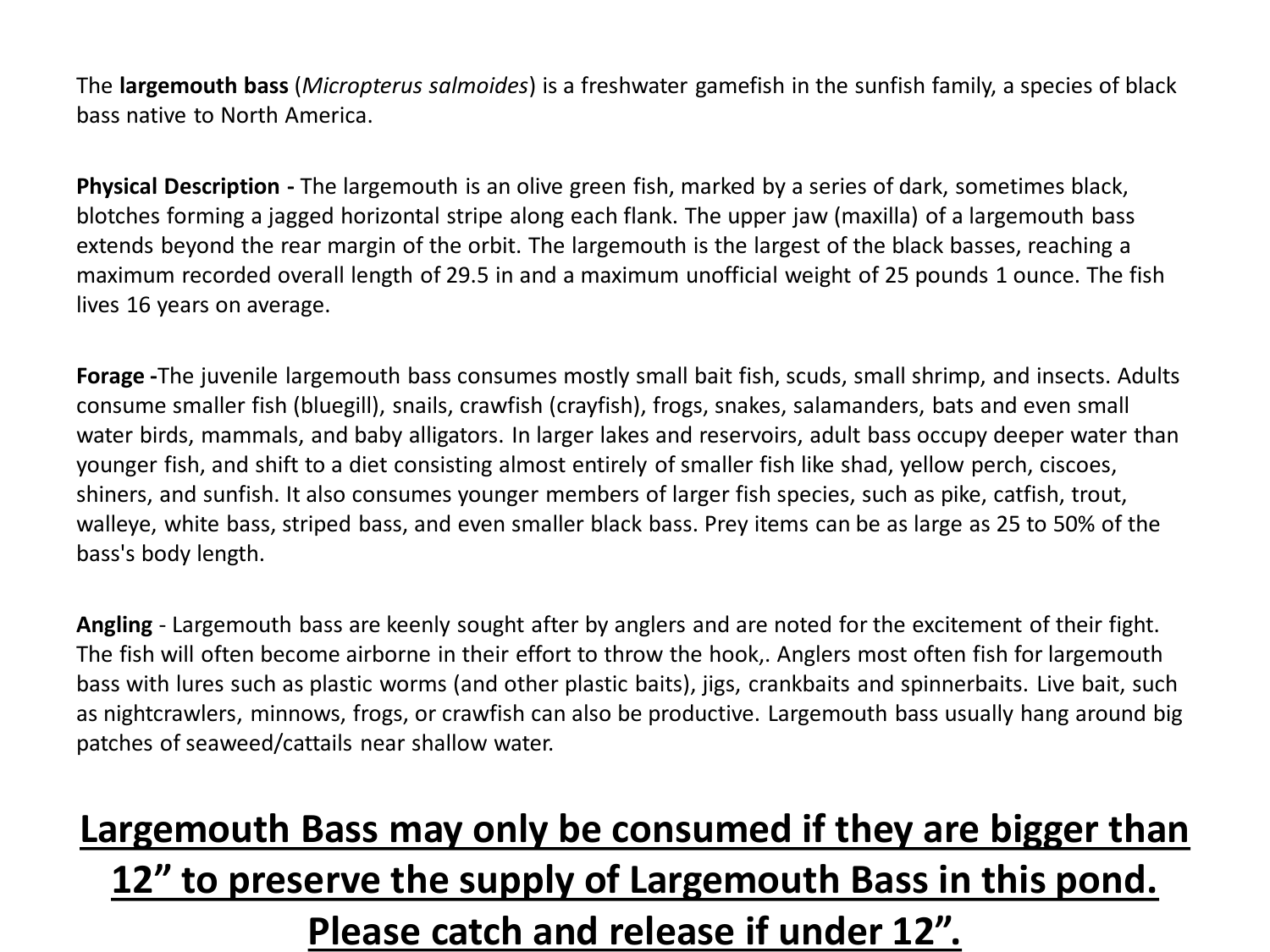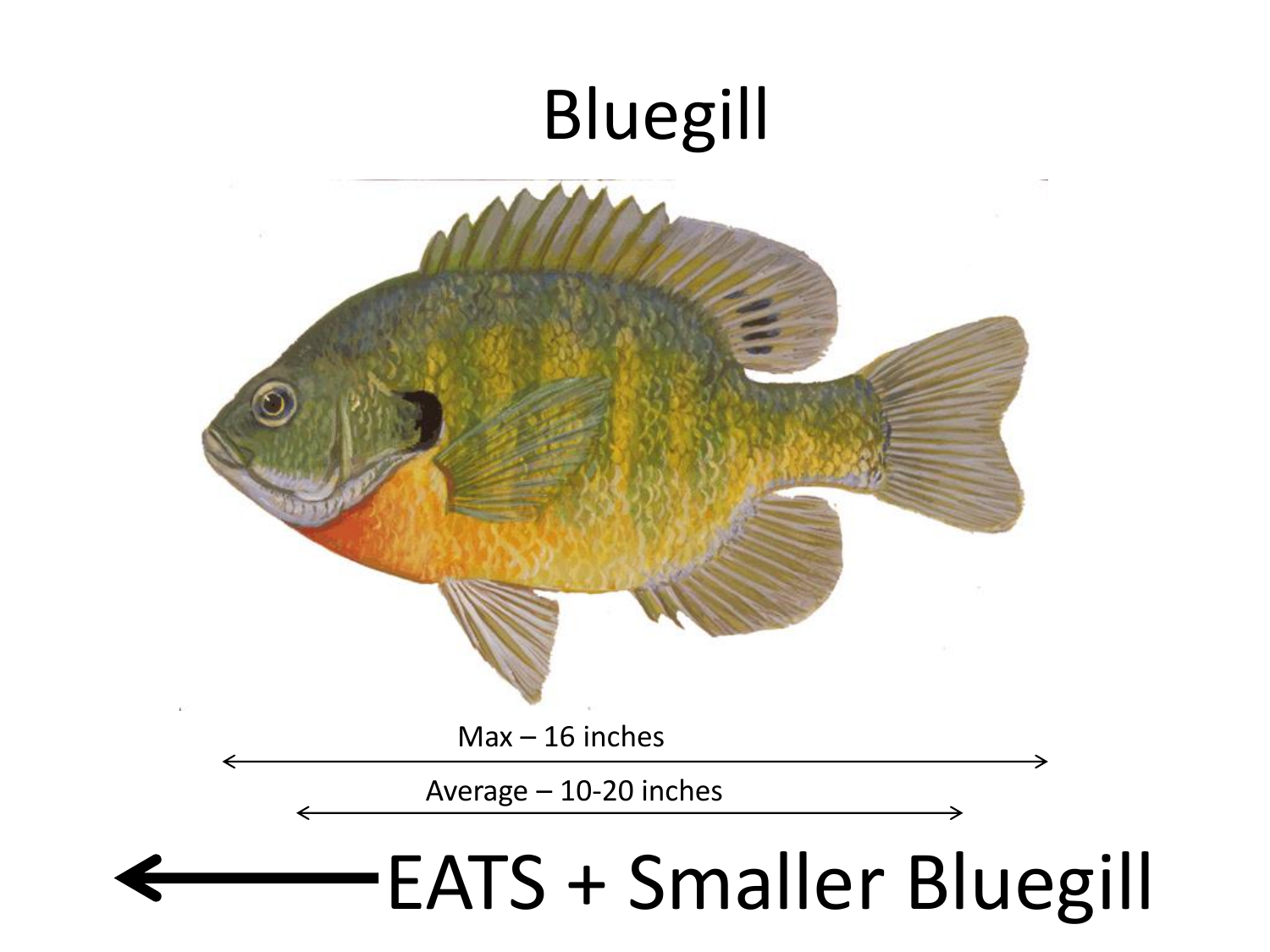The **Bluegill** (*Lepomis macrochirus*) is a species of freshwater fish and a member of the sunfish family Centrarchidae of the order Perciformes. *Lepomis*, in Greek, means "scaled gill cover" and *macrochirus* means large hand, which may be a reference to its body shape. A defining characteristic of the bluegill is the bright blue edging visible on its gill rakers.

**Physical Description** - The bluegill is noted for the darkened spot that it has on the posterior edge of the gills and base of the dorsal fin. The sides of its head and chin are a dark shade of blue. It usually contains 5-9 vertical bars on the sides of its body, but these stripes are not always distinct. It has a yellowish breast and abdomen, with the breast of the breeding male being a bright orange. The bluegill typically ranges in size from four to 12 inches, and reaches a maximum size just over 16 inches. The largest bluegill ever caught was 4 pounds, 12 ounces.

**Habitat and Ecology -**Bluegill live in the shallow waters of many lakes and ponds, along with slow-moving areas of streams and small rivers. They prefer water with many aquatic plants, and hide within fallen logs or water weeds. They can often be found around weed beds, where they search for food or spawn. Young bluegills' diet consists of rotifers and water fleas. The adult diet consists of aquatic insect larvae (mayflies, caddisflies, dragonflies), but can also include crayfish, leeches, snails, and other small fish. Their diet can also include the waxworm and nightcrawler that can be provided for them by anglers. Most bluegills feed during daylight hours, with a feeding peak being observed in the morning and evening. Bluegill are prey to many larger species like largemouth bass, and even larger bluegill.

**Fishing -**Bluegills are popular panfish, caught with live bait, flies, pieces of corn, small crankbaits, spinners, American cheese pushed around a hook, maggots, small frogs, or even a bare hook. They mostly bite on vibrant colors like orange, yellow, green, or red, chiefly at dawn and dusk. Some of the easiest baits to use for them are earthworms, live crickets and grasshoppers, white bread, cheese, or a corn kernel. Other efficient baits are redworms, waxworms, and other worms. They are noted for seeking out underwater vegetation for cover; their natural diet consists largely of small invertebrates and very small fish.

Although the majority of bluegills are caught on live bait—particularly worms, leeches, grubs and crickets—they can also be taken on tiny artificials such as jigs and spinnerbaits. They will rise to small poppers, sponge bugs and dry flies.

## **Any size Bluegill may be consumed if wanted. If you are not going to consume please catch and release.**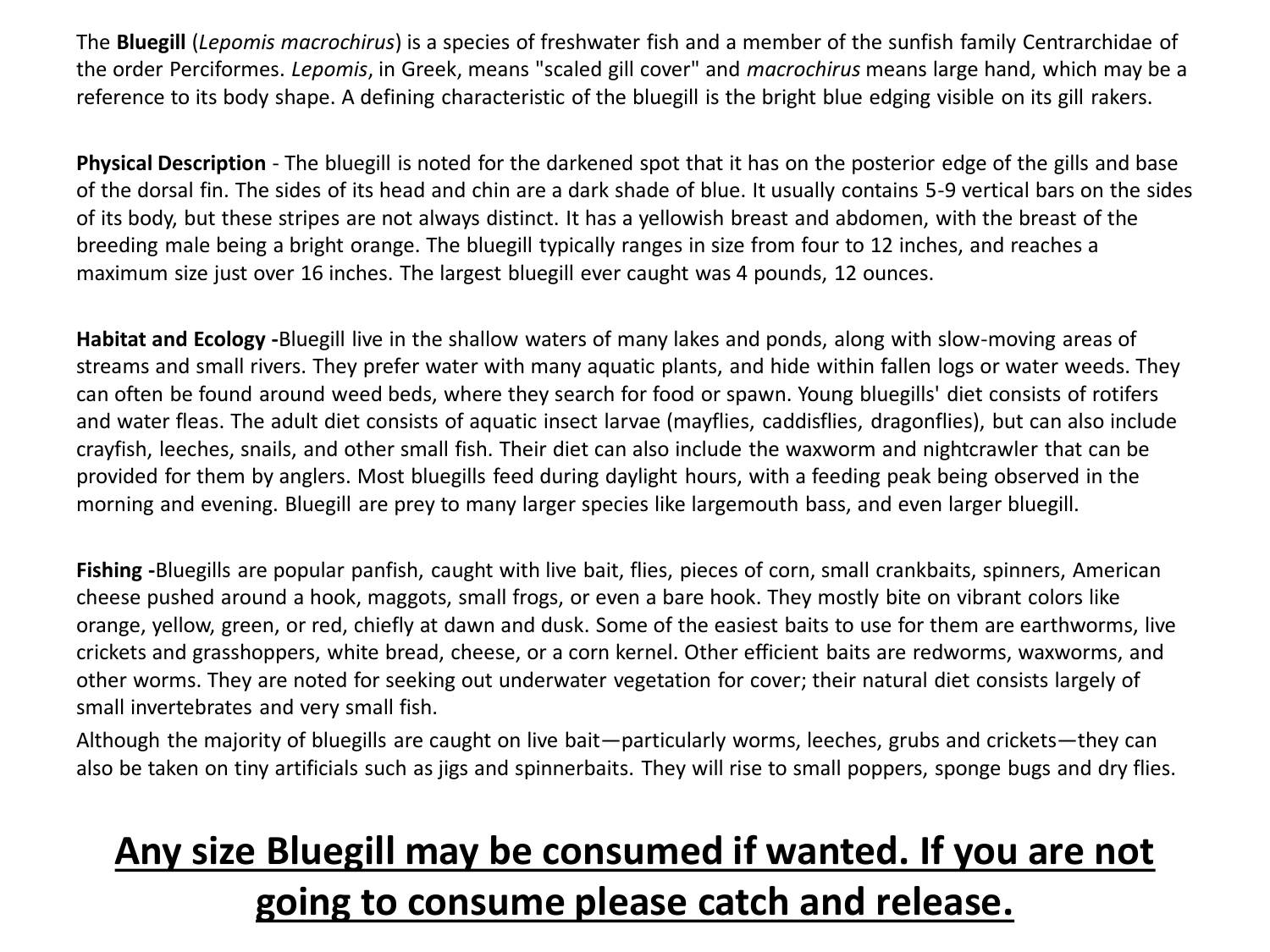## Minnows





# Insects and Plants <>> **EATS**